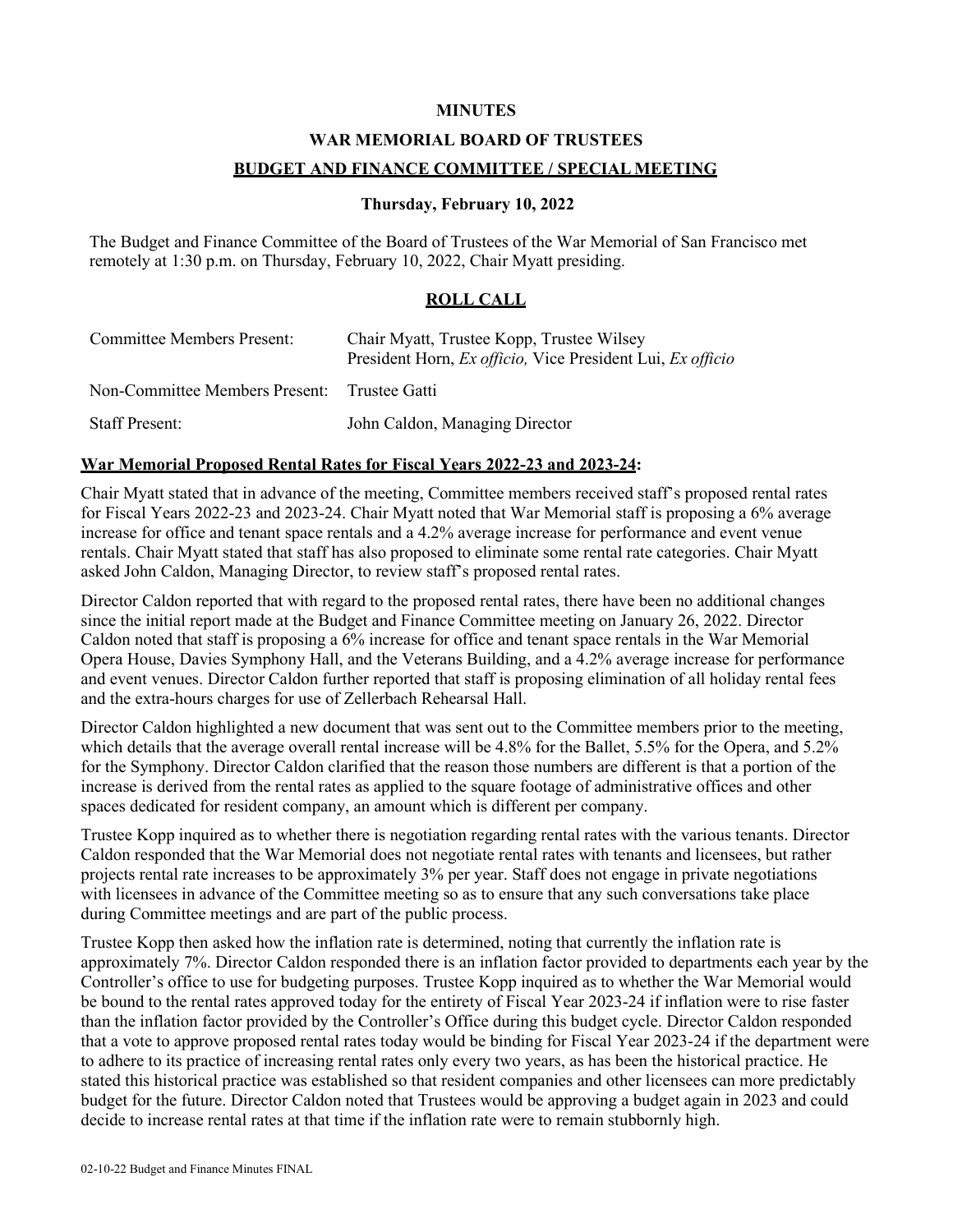Following discussion, and on motion of Trustee Wilsey, seconded by Vice President Lui, the following recommendation was unanimously adopted:

#### **War Memorial Proposed Departmental Budget for Fiscal Years 2022-23 and 2023-24:**

Chair Myatt stated that in advance of the meeting, Committee members received staff's departmental budget presentation document and a revised summary of staff's proposed revenues and expenditures for the next two fiscal years. Chair Myatt asked Director Caldon to review staff's proposed departmental budget.

Director Caldon began by noting that much of the budget presentation was the same as the presentation he provided at the Budget and Finance Committee meeting of January 26, 2022, so he would primarily review changes made since that presentation. Director Caldon reviewed the War Memorial's Mission Statement, the staff Racial Equity Statement, and highlighted the fact that these buildings were built for the benefit of the people and are intended to be welcoming to all.

Director Caldon then turned to the Projected Performance and Event Activity chart in the presentation. Mr. Caldon stated that the numbers presented at the meeting on January 26, 2022, were based on averages, and as stated in the previous meeting, staff has since performed a deeper analysis of projected activity. He noted the current projection includes four fewer performances in the Opera House, 24 fewer performances in the Symphony Hall, and 50 fewer events in The Green Room for Fiscal Year 2022-23, and that for Fiscal Year 2023-24 staff is projecting 27 fewer events in The Green Room and no other significant changes to what was presented at the previous meeting. Director Caldon remarked that the projected performance and event activity is what determines earned revenue projections and that the decrease in projected activity resulted in a downward adjustment to earned revenue for the upcoming two years.

Director Caldon then turned to the Revenue Summary, which he noted was substantially the same as the version presented at the January 26 meeting, except for changes to earned revenue projections, which are approximately \$300,000 less for both Fiscal Years 2022-23 and 2023-24. He noted that this was due to the decrease in projected performance activity as previously discussed. Vice President Lui asked about the increase in the amount listed for the War Memorial Fund Balance. Director Caldon explained that as a Special Fund Department, the War Memorial retains unspent funds from its budget, which accrue to the department's Fund Balance. He pointed out that these monies need to remain in that account for a full fiscal year before they can be budgeted for future years. Mr. Caldon stated that the current balance of the fund is approximately \$1.9 million dollars and that this money can be used to balance projected budget deficits. Director Caldon noted that the department had budgeted \$750,000 of it for use in the current year. He pointed out that the previously presented version of this budget relied less on the use of Fund Balance, but due to the \$300,000 decrease in earned revenue projections, use of Fund Balance was increased for Fiscal Year 2022-23.

Director Caldon summarized the projected revenues noting that:

- General Fund Operating Support for Fiscal Years 2022-23 and 2023-24 is anticipated to be \$13.6 million and \$14.1 million respectively;
- General Fund Facilities Maintenance and Capital Improvement Projects Support is projected at \$9.3 million dollars for Fiscal Year 2022-23 and \$6.6 million dollars for Fiscal Year 2023-24 based on requests made to the Capital Planning Committee, which, if approved, will include funding for general facilities maintenance, modernization of an elevator in Davies Symphony Hall, replacement of the War Memorial Opera House mansard roof, and upgrading the obsolete Herbst Theatre sound system;
- Earned revenue for performance and event rentals, as well as concessions revenue, is projected at \$4 million for Fiscal Year 2022-23 and \$4.2 million for Fiscal Year 2023-24;
- Interdepartmental Recovery reflects rent paid by Grants for the Arts and the San Francisco Arts Commission for a total of \$273,987 in both Fiscal Year 2022-23 and Fiscal Year 2023-24; and

RECOMMENDED, To the Board of Trustees of the War Memorial of San Francisco that it approve staff's proposed War Memorial Departmental rentals rates for Fiscal Years 2022-23 and 2023-24.